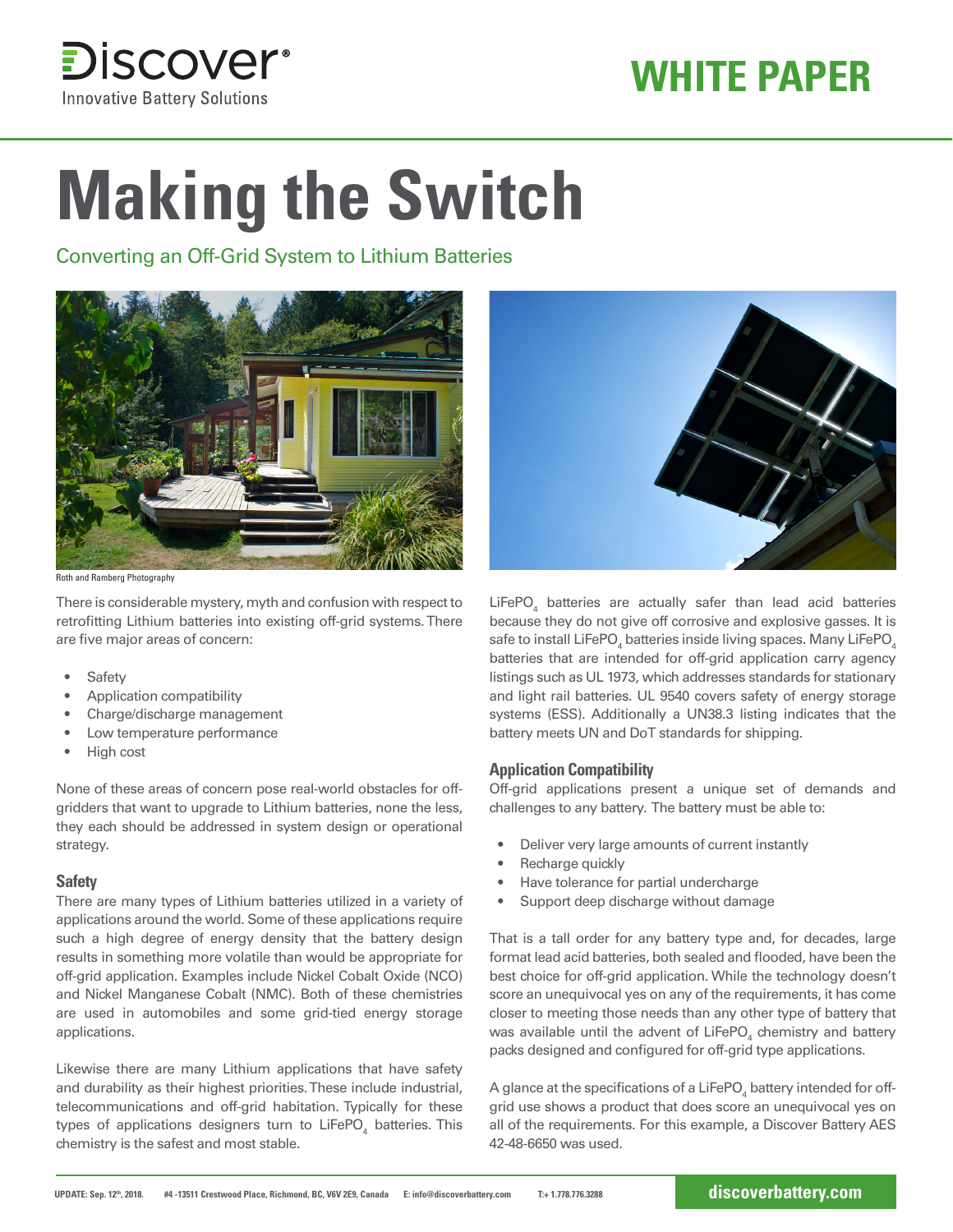| <b>Battery Capacity</b>                | 130   | Amp Hours     |
|----------------------------------------|-------|---------------|
| Max Current – Charge and Discharge     | 130   | Amps          |
| Max Allowable Depth of Discharge (DOD) | 100   | $\%$          |
| Max Recommended Design DOD             | 80    | $\%$          |
| <b>Operating Temperature Minimum</b>   | $-20$ | $0^{\circ}$ C |
| <b>Operating Temperature Maximum</b>   |       | $0^{\circ}$ C |
| <b>Charging Temperature Minimum</b>    |       | ∩°C           |

LiFePO<sub>4</sub> batteries operate well at a partial state of charge, and they attain 80% of full charge quickly (maximum at the C1 rate). They suffer no penalty operating for long periods of time at partial charge (between 20% and 80% DoD) and are warrantied to support 100% DoD.

This means that a single 48V LiFePO<sub>4</sub> battery rated at 130 Amp hours (6.8 kWh) will happily accept 130 Amps, which at nominal 48V equates to a 6kW charge rate. It will deliver at least 80% of its capacity as useful storage. The C1 rate of recharge translates into real world savings, LiFePO<sub>4</sub> batteries recharge about four times faster than lead acid batteries do. Reducing charging time by a factor of four makes for huge annual fuel savings if charging from a generator.

Another important requirement for retrofitting a new battery chemistry into an existing off-grid system is power electronic compatibility. The new batteries must work with the installed inverter, charger controller(s) and monitoring system. Almost all commonly used off-grid power electronic equipment works with LiFePO<sub>4</sub> batteries. At the simplest level, a LiFePO<sub>4</sub> battery that has no communications with the power electronics can be safely installed with only a few minor adjustments to inverter and charge controller settings (more details below). More advanced batteries and off-grid power electronics can be networked together to operate as an integrated unit.

#### **Charge/Discharge Management**

Virtually all LiFePO $_{\scriptscriptstyle 4}$  batteries have some form of Battery Management System (BMS). The most basic BMS are designed to protect the batteries from high or low voltage thresholds. They are often very simple switches that require manual resetting when they trip. This can be more than inconvenient, especially with an unattended system so it is critical to set all the power electronic equipment low and high voltage disconnect points to occur before the battery can engage its own protection circuitry. This way the batteries will stay on line and the system will recover when the over or under voltage condition has been cleared.

More sophisticated BMS monitor individual cell voltages and current and balance the charge between cells as necessary to stay within desired target voltage and current. This BMS allow batteries to attain a higher SOC because they are designed to taper current as the battery attains full charge.

The BMS also communicates with other equipment in the system, and under some charge management scenarios can act as the system master and control inverter and charge controller operation to maximize charging efficiency. This is called a "closed loop" communications system because the batteries close the loop with respect to providing accurate and timely information and directions to the external power electronics that they are connected to. The batteries "drive" the charge process which speeds the final charge considerably. Direct communication with the BMS also allows for very accurate SOC measurement and reporting.

Many inverters that are currently fielded are capable of closed loop communications with  $L$ iFePO<sub>4</sub> batteries including those from SMA, Victron, Schneider Electric and others. Similarly, many charge controller manufacturers also offer closed loop communications with  $L$ iFePO<sub>4</sub> batteries. In closed loop retrofit installations, the settings for compatible power electronics are supplied by the battery. This is the most desirable way to operate  $L$ iFePO<sub>4</sub> batteries, as the internal BMS is able to charge more aggressively and, as such, attain a full SOC earlier in the solar day. This equates to more available solar energy each and every day.

Brendon Sauer, Discover AES Product Manager, says "in a closed loop system, our BMS will taper its current request to the charging source (PV controller and/or inverter/charger). This gives us the ability to have a thorough balancing phase at the end of charge. It's almost magical to watch a closed loop charger balance a battery."

When retrofitting a LiFePO $_{\scriptscriptstyle 4}$  battery that does not have closed loop communications capabilities into an existing off-grid system, some settings in PV charge controllers and inverter/chargers will need to be changed. They are simple and a growing number of manufacturers are including LiFePO $_{\scriptscriptstyle 4}$  pre-sets along with those for flooded lead, AGM and Gel.

The table below shows settings that can generally be used to program controllers and inverters for nominal 48 Vdc LiFePO<sub>4</sub> batteries. It is always prudent to confirm any battery charge settings with the battery manufacturer. The example settings below are for a Discover AES.

| <b>Discover AES Open Loop Charge Settings</b> |  |
|-----------------------------------------------|--|
|-----------------------------------------------|--|

| <b>Battery Capacity</b> | Amp Hours                                       |
|-------------------------|-------------------------------------------------|
| <b>Bulk Voltage</b>     | 54.4 Vdc                                        |
| Absorption Time         | 2 hours per 100 Amp hour of battery<br>capacity |
| Float Voltage           | 53.6Vdc                                         |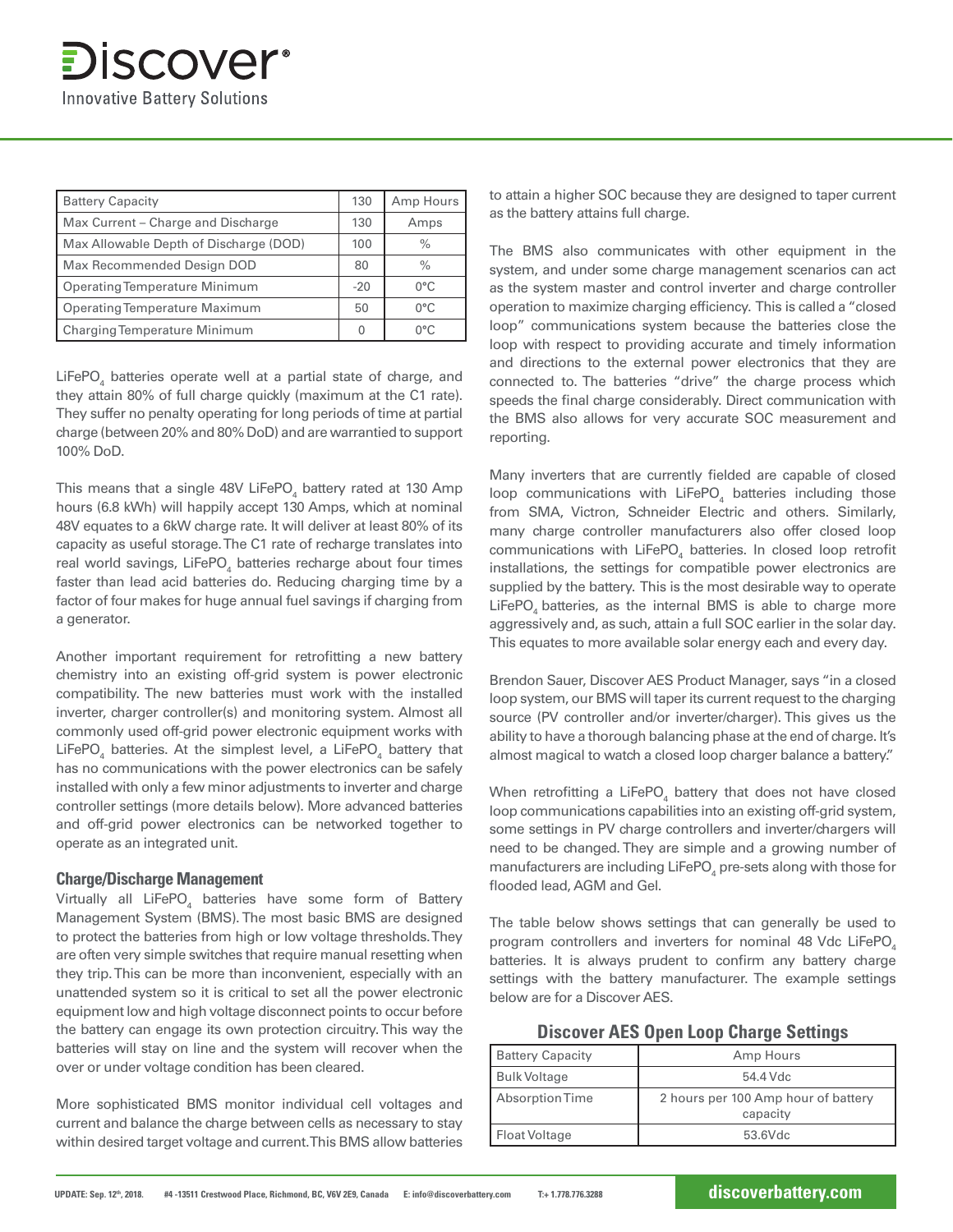#### **Low Temperature Performance**

LiFePO $_{\rm 4}$  batteries have different performance characteristics than lead batteries. On the plus side of the equation, they do not lose capacity as temperatures decline. Their operating range for discharge of these batteries - 20**°**C to 50**°**C - is excellent. Virtually existing off-grid installations have their batteries installed so that they are within the operating range temperatures.

The temperature range for charging LiFePO<sub>4</sub> batteries is not as broad. Charging should only begin when LiFePO<sub>4</sub> batteries are at or above 0°C. This limitation can cause some significant problems for system operators, particularly on cold winter mornings – the time that always seems to be when the batteries need recharging most. Fortunately, there are very simple and quite effective solutions that address this issue.

- 1. Move the batteries inside the building envelope. They don't off gas and take up far less space than the batteries that they are replacing.
- 2. For PV systems, choose a charge controller that reduces or stops charge current when temperatures are below certain thresholds.
- 3. Build a tight enclosure for the batteries that can be heated with a very small external electric heating device. Keep in mind that the internal battery temperature is what matters, not the air temperature. A 15 Watt flat mat heater intended to warm soil trays placed under the batteries should be sufficient to keep them above 0°C in a well-insulated enclosure.
- 4. If a larger enclosure is used for batteries and power electronics, an external space heater with a thermostat can be used. This approach is appropriate where the charge will be provided by a generator. The generator can be utilized to raise ambient temperatures to sufficient levels to initiate battery charging. In this application, the inverter/charger can be programmed to allow the generator to run until desired temperature (or time) is reached before starting the charger function.
- 5. Sometimes a large load is sufficient to bring the battery internal temperature to the recharging threshold. In essence, the "work" that the battery must do to support the load causes it to warm up. For example: a battery that is 95% efficient still gives off 5% of the energy being used as heat. At this level of efficiency, a 1500 Watt coffee maker will generate 75 Watts of heat inside the battery. If the inverter is in the same enclosure as the battery it will add another seven to ten percent to the heat being generated. Using the same coffee maker and a 92% efficient inverter, another 120 Watts of heat would be generated in the battery enclosure. The simple act of making coffee can add 185 watts of heat to the battery enclosure, helping the battery warm up and begin its charging day.

One or more of these approaches is going to address any concerns about operating in low temperatures. The degree of response is going to be based entirely on geography and the constraints of the existing installation. For new installations, installing the batteries inside a heated building is the most desirable situation – but even there, consideration must be made for safe system operation if the building is vacant and unheated during the winter. It is also important to remember that any well designed system, lead acid or lithium, should have a sufficiently well heated enclosure to keep the batteries reasonably warm. No matter what the technology, a good design will keep batteries above 0**°**C. It's just easier to accomplish the goal with lithium because it doesn't need venting.

1 In very cold locations, where the heaters are expected to operate a significant amount of time, extra capacity should be added to the system design.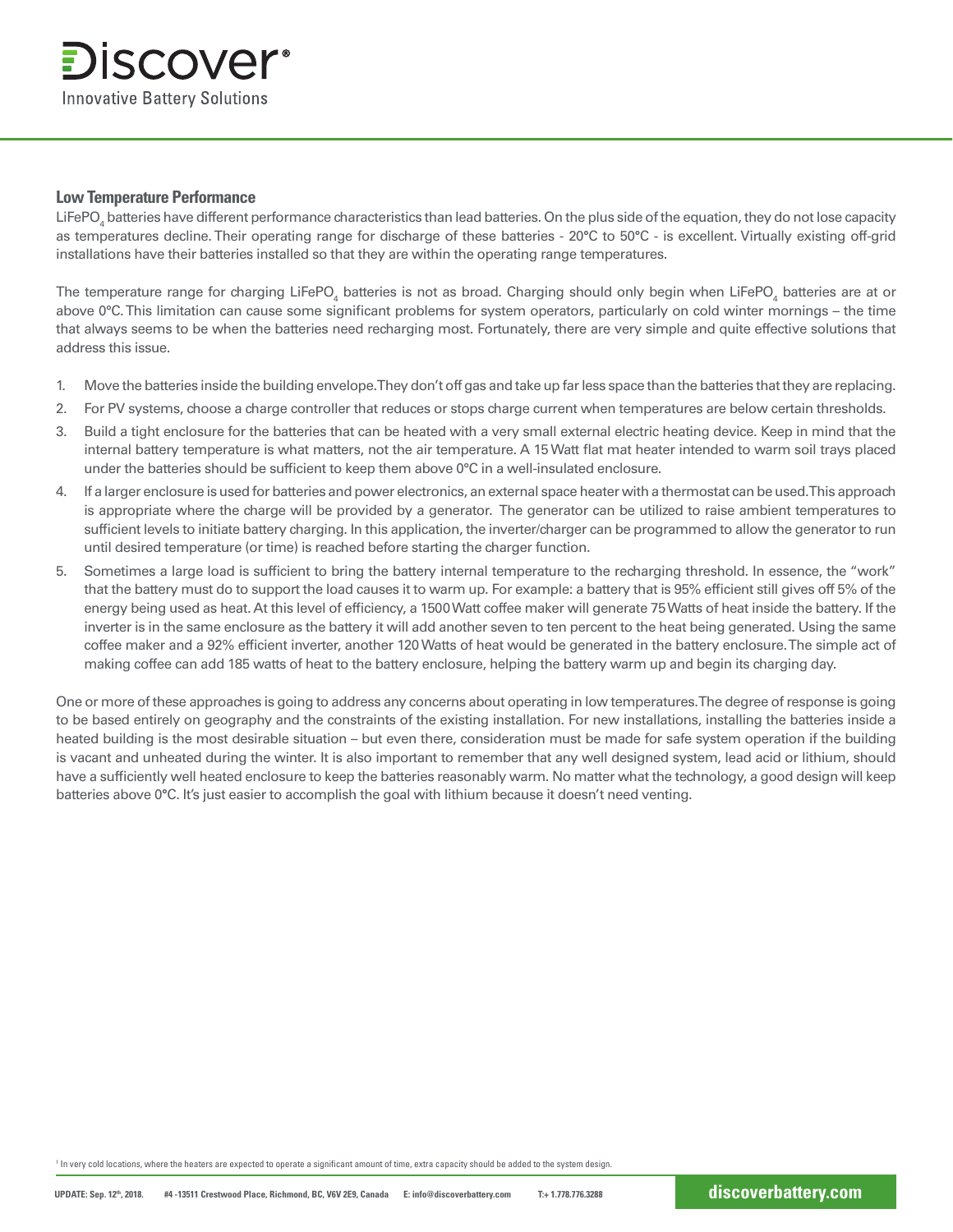#### **High Cost**

This is another myth that is not supported by careful examination. To begin to compare costs between Lithium and lead acid technologies, one must select a "target" in the lead acid spectrum. Comparing a Lithium battery to a generic low-cost lead battery does not yield realistic results because the life cycle and maintenance characteristics of the two batteries are so different.

It is more appropriate to compare Lithium to the best sealed batteries that lead acid has to offer. While no lead battery can approach lithium for internal communications or networking, AGM or Gel batteries designed for solar applications have been proven reliable and easy to operate (no watering required). For this comparison three highly regarded manufacturers were selected: Surrette Rolls for their top-of-the-line 2 Vdc AGM;Trojan for their 6 Vdc workhorse Solar AGM; and Discover AES for their LiFePO $_{\scriptscriptstyle 4}$  battery with integrated BMS.

| The basic specifications for all three are below: |                                |                                      |                                       |
|---------------------------------------------------|--------------------------------|--------------------------------------|---------------------------------------|
| <b>CHEMISTRY</b>                                  | LiFeP04<br><b>Discover AES</b> | <b>Lead Acid AGM</b><br><b>Rolls</b> | <b>Lead Acid/AGM</b><br><b>Trojan</b> |
| Mfg.                                              | <b>DISCOVER AES</b>            | Rolls                                | Trojan                                |
| Model                                             | 12-48-6650                     | S2-590AGM                            | Solar SAGM 06 375                     |
| <b>VDC Nominal</b>                                | 48                             | $\overline{2}$                       | 6                                     |
| Discharge Rate (hours)                            | <b>NA</b>                      | 20                                   | 20                                    |
| <b>SPECIFICATIONS:</b>                            |                                |                                      |                                       |
| Unit weight (lb)                                  | 192                            | 81.5                                 | 114                                   |
| A/hr Rating                                       | 130                            | 550                                  | 375                                   |
| DoD Rating for Cycle Life Count                   | 100%                           | 50%                                  | 50%                                   |
| Rated Capacity at Specified DoD                   | 6.66                           | 13.20                                | 9.00                                  |
| Avg. Lifetime Round Trip Efficiency (RTE)         | 95%                            | 65%                                  | 65%                                   |
| Useful Capacity per string @ RTE                  | 6.32                           | 8.58                                 | 5.85                                  |
| Cycle Life*                                       | 10,000                         | 1,400                                | 1,750                                 |

For the purposes of this comparison, a 6 kWh daily load with three days autonomy was the design target. This means that the batteries needed to store as close to a useable 18 kWh as possible. There was no correction for capacity at temperatures below 25**°**C. The table below shows the system sizing to meet the desired load for each of the batteries.

| <b>CHEMISTRY</b>                 | LiFeP04<br><b>Discover AES</b> | <b>Lead Acid AGM</b><br><b>Rolls</b> | <b>Lead Acid/AGM</b><br><b>Trojan</b> |
|----------------------------------|--------------------------------|--------------------------------------|---------------------------------------|
| Mfg.                             | <b>DISCOVER AES</b>            | Rolls                                | Trojan                                |
| Model                            | 12-48-6650                     | S2-590AGM                            | Solar SAGM 06 375                     |
| <b>VDC</b> Nominal               | 48                             | 2                                    | 6                                     |
| Useful Capacity per string @ RTE | 6.32                           | 8.58                                 | 5.85                                  |
| <b>Desired Useful Capacity</b>   | 18.00                          | 18.00                                | 18.00                                 |
| Number of Strings                | 3.00                           | 2.00                                 | 3.00                                  |
| Battery Bank Capacity (kWh)      | 18.97                          | 17.16                                | 17.55                                 |
| <b>Number of Batteries</b>       | 3                              | 48                                   | 24                                    |
| Weight per Battery               | 192                            | 82                                   | 114                                   |
| Weight of Battery Bank (Ibs.)    | 576                            | 3912                                 | 2736                                  |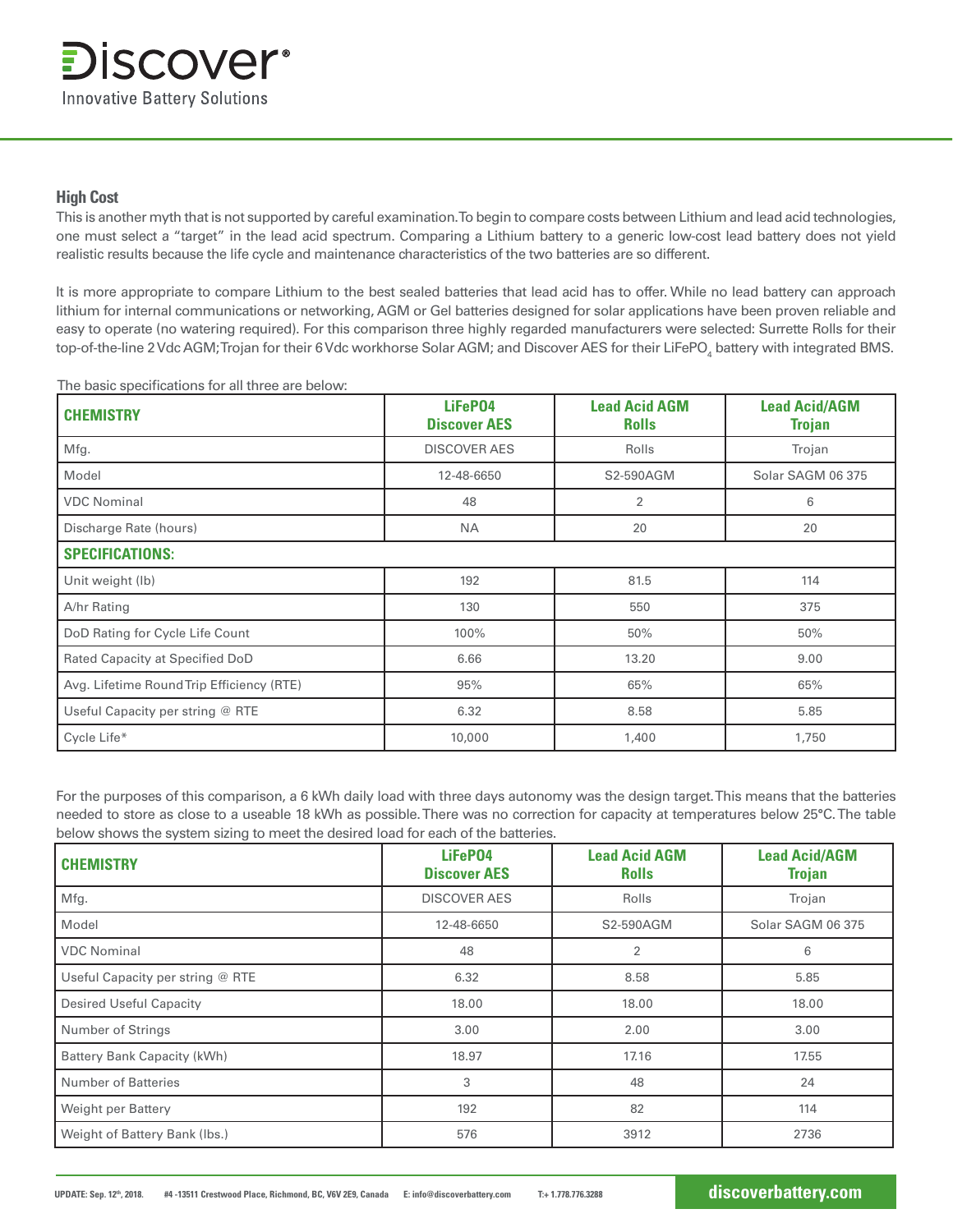It would take only three of the Discover AES batteries to equal the capacity of two strings of the Rolls and three strings of the Trojans. The difference in battery bank weight represents considerable difference to the type of structure required for the installation as well as the cost of inter-battery cabling and incoming freight.

While shipping, handling and installation costs of the AES would be considerably less than the comparable lead batteries. The "elephant in the room" question is the initial capital cost of the Lithium vs Lead. The results below show some myth-busting numbers. All costs shown are retail pricing current mid 2018. They were found at a popular and well regarded website operated by a company that supplies installers and DYI customers with renewable energy products and systems.

| <b>CHEMISTRY</b>                  | LiFeP04<br><b>Discover AES</b>          | <b>Lead Acid AGM</b><br><b>Rolls</b>              | <b>Lead Acid/AGM</b><br><b>Trojan</b> |
|-----------------------------------|-----------------------------------------|---------------------------------------------------|---------------------------------------|
| Mfg.                              | <b>DISCOVER AES</b>                     | Rolls                                             | Trojan                                |
| Model                             | 12-48-6650                              | S2-590AGM                                         | Solar SAGM 06 375                     |
| Cost per Battery (Retail Website) | \$6,600.00                              | \$502.00                                          | \$480.00                              |
| <b>Number of Batteries</b>        | 3                                       | 48                                                | 24                                    |
| <b>Initial Capital Cost</b>       | \$19,800.00                             | \$24,096.00                                       | \$11,520.00                           |
| Warranty (years)                  | 10                                      |                                                   | 3                                     |
| Warranty terms                    | 37 MWh of measured<br>energy throughput | 2 Year Replacement<br><b>Prorated for Defects</b> | <b>Replacement for Defects</b>        |
| Cycle Life                        | 10,000                                  | 1,400                                             | 1,750                                 |

The initial cost of the AES battery costs less than the Rolls and considerably more than the Trojans. If initial cost was the only consideration then the Trojans would be the clear winner, except upon closer examination the Trojans have the shortest warranty. They are also 30% lighter than the similarly sized Rolls – the only thing that can be missing is lead. The more expensive Rolls batteries have more material – which, in lead batteries, often translates into greater durability. In short, the least expensive batteries might well represent a "penny wise and pound foolish" choice when the expected battery life is factored into the equation. The Trojans, like most batteries of that size and form, have an expected service life of 8 years. The heavier plated Rolls have a maximum expected service life of 12 years. The AES have an expected service life of at least fifteen years with very reasonable expectations of more .

Over the term of the first ten years of system operation, the Trojans will likely have had to be replaced once which brings their total capital cost for the first ten years to \$23,040 – more than the AES and only slightly less than the Rolls. At the ten year mark, both the Rolls and Trojan will be on the tail end of their service life with a replacement for both expected within a couple of years. The AES will still be going strong on the initial capital investment. The cost myth does not hold up. The battery with the lowest initial capital cost becomes the second most expensive within the first eight years when it needs replacing.

The battery investment in relation to cycle life provides a useful way to assess value as well as cost. Dividing the initial cost by the rated cycles shows the cost per cycle. This evaluation shows a clear advantage to the lithium – 10,000 instead of 1400 for Rolls and 1750 for Trojan.

| <b>CHEMISTRY</b>     | LiFeP04<br><b>Discover AES</b> | <b>Lead Acid AGM</b><br><b>Rolls</b> | <b>Lead Acid/AGM</b><br><b>Trojan</b> |
|----------------------|--------------------------------|--------------------------------------|---------------------------------------|
| Mfg.                 | <b>DISCOVER AES</b>            | Rolls                                | Trojan                                |
| Model                | 12-48-6650                     | S2-590AGM                            | Solar SAGM 06 375                     |
| Initial Capital Cost | \$19,800.00                    | \$24,096.00                          | \$11,520.00                           |
| Cycle Life*          | 10,000                         | 1,400                                | 1,750                                 |
| Cost per Cycle       | \$1.98                         | \$17.21                              | \$6.58                                |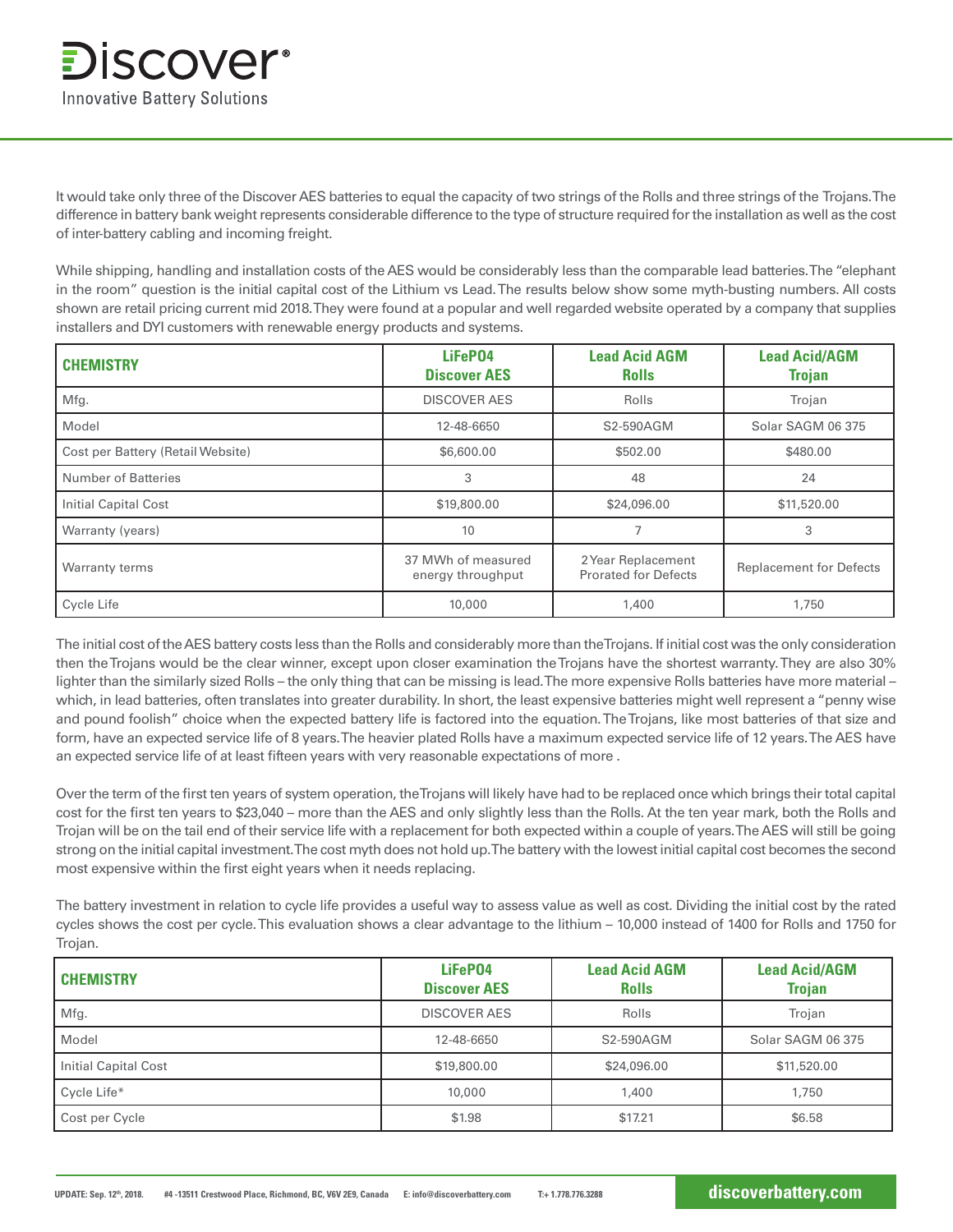Another factor beyond capital cost and cycle life that is important to consider when making financial comparisons between the technologies is total energy yield. This equation looks at the available energy input, generally a PV array or other known source of charging such as a hydro or wind generator, and calculates how much of the energy will be available for delivery to load(s). As the efficiency of the energy storage chemistry increases so does the energy yield. The table below shows the yield from one kW of PV with six hours of solar radiation.

| <b>CHEMISTRY</b>                          | LiFeP04<br><b>Discover AES</b> | <b>Lead Acid AGM</b><br><b>Rolls</b> | <b>Lead Acid/AGM</b><br><b>Trojan</b> |
|-------------------------------------------|--------------------------------|--------------------------------------|---------------------------------------|
| Mfg.                                      | <b>DISCOVER AES</b>            | Rolls                                | Trojan                                |
| Model                                     | 12-48-6650                     | S2-590AGM                            | Solar SAGM 06 375                     |
| Avg. Lifetime Round Trip Efficiency (RTE) | 95%                            | 65%                                  | 65%                                   |
| PV Array Nominal Capacity (Watts)         | 1000                           | 1000                                 | 1000                                  |
| <b>Solar Radiation (Hours)</b>            | 6                              | 6                                    |                                       |
| PV Yield (kWh)                            | 5700                           | 3900                                 | 3900                                  |

The lower two-way efficiency of lead batteries means that nearly 50% more PV is required to yield the same kWh of energy when compared to the lithium yield. The higher efficiency of the lithium battery also comes to play when considering operating costs when charging from non-renewable resources such as generators.

Operating cost with the lithium battery is far lower. They accept charge at more than twice the rate of the comparable AGM. The rate of charge plus the efficiency advantage of the lithium battery equates to much faster charging times and far better generator utilization. Unlike lead batteries that require a tapering charge as part of their cycle, lithium batteries charge at full current until it is time to terminate the charge. This allows an optimal match of generator capacity and load which in turn maximizes fuel efficiency and generator life expectancy. In short, this means that LiFePO<sub>4</sub> batteries can utilize a much smaller PV array to meet a given load and that charging them with a generator will take less fuel.

Summary – It is very simple and easy to retrofit  $\mathsf{LifePO}_4$  batteries into an existing off grid system but there are a few "rules" to observe:

- Choose a LiFePO<sub>4</sub> battery that is intended for off grid. It should have a charge/discharge rate equal to its rated capacity (C/1) and an ability to handle peak load demands (2-4C peak current output). It should also be warrantied for off grid application.
- $\bullet$  Choose a LiFePO $_4$  battery that has communication capability – much of the benefit of converting to the new technology is lost with "dumb" batteries.
- Change charger and charge controller settings to reflect desired charging voltages, absorption time, high and low disconnect points for the  $L$ iFePO<sub>4</sub> battery.
- Ensure that batteries will be within temperature thresholds for winter charging.
- Find more things that use power during the sunny months of the year, changing to  $L$ iFePO<sub>4</sub> will increase the available energy from the array to be at least 25%.
- $\bullet$  LiFePO<sub>4</sub> batteries are not more costly than high quality lead acid maintenance free (AGM) batteries on initial purchase and far less costly over the cycle life of the battery bank.

The benefits gained from making the switch to LiFePO $_{\scriptscriptstyle 4}$  batteries far outweigh the very small amount of effort it takes to change a few settings. In real terms for most existing installations the changeover is no more difficult than it would be if changing from flooded lead acid to AGM. The results, especially to experienced users of lead acid batteries, will be dramatic. The increase in energy yield coupled with the ease of operation and stability of voltage become apparent very quickly.

### **ABOUT THE AUTHOR**



Ezra Auerbach has been living off grid since 1968. and co-founded his first solar business, Energy Alternatives in 1986. Since selling the company in 1996 he has remained active in the industry as a consultant in a variety of roles including: sales, marketing, product management, policy development, and engineering. His writing or interviews have appeared in many journals and videos. Ezra continues

to completely enjoy living and working off grid and especially treasures the opportunities to test and evaluate new products and technologies as they enter the mainstream market.